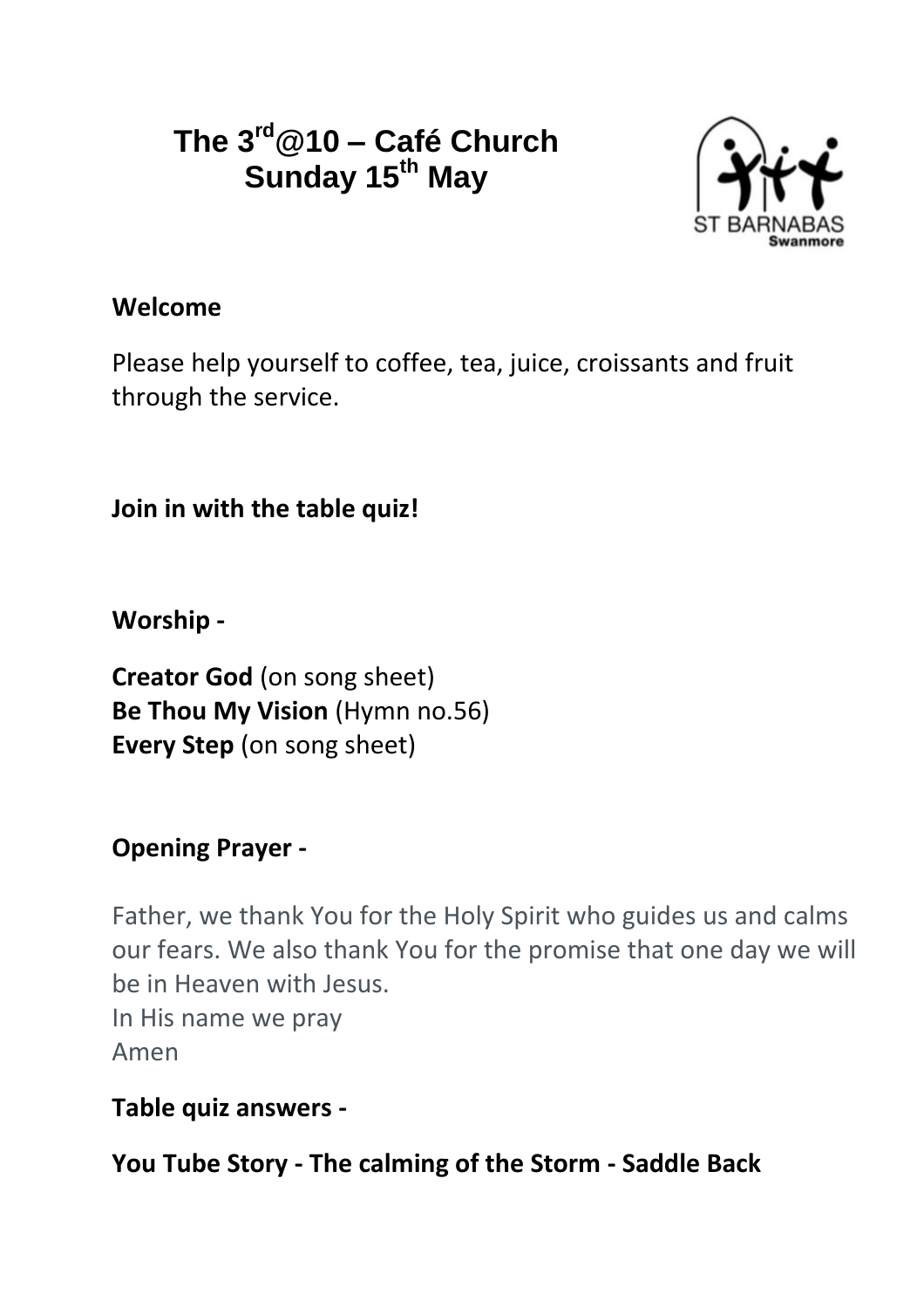## **Our Gospel reading this week: John 14:1-4, 15-30 NIV**

#### **Jesus Comforts His Disciples**

**14** "Do not let your hearts be troubled. You believe in God<sup>[\[a\]](https://www.biblegateway.com/passage/?search=John+14&version=NIV#fen-NIV-26670a)</sup>; believe also in me. <sup>2</sup> My Father's house has many rooms; if that were not so, would I have told you that I am going there to prepare a place for you? **<sup>3</sup>** And if I go and prepare a place for you, I will come back and take you to be with me that you also may be where I am. <sup>4</sup> You know the way to the place where I am going."

## **Jesus Promises the Holy Spirit**

**<sup>15</sup>** "If you love me, keep my commands. **<sup>16</sup>**And I will ask the Father, and he will give you another advocate to help you and be with you forever— **<sup>17</sup>** the Spirit of truth. The world cannot accept him, because it neither sees him nor knows him. But you know him, for he lives with you and will be<sup>[\[c\]](https://www.biblegateway.com/passage/?search=John+14&version=NIV#fen-NIV-26686c)</sup> in you. <sup>18</sup> I will not leave you as orphans; I will come to you. **<sup>19</sup>** Before long, the world will not see me anymore, but you will see me. Because I live, you also will live.<sup>20</sup> On that day you will realize that I am in my Father, and you are in me, and I am in you. **<sup>21</sup>** Whoever has my commands and keeps them is the one who loves me. The one who loves me will be loved by my Father, and I too will love them and show myself to them."

**<sup>22</sup>** Then Judas (not Judas Iscariot) said, "But, Lord, why do you intend to show yourself to us and not to the world?"

**<sup>23</sup>** Jesus replied, "Anyone who loves me will obey my teaching. My Father will love them, and we will come to them and make our home with them. **<sup>24</sup>**Anyone who does not love me will not obey my teaching. These words you hear are not my own; they belong to the Father who sent me.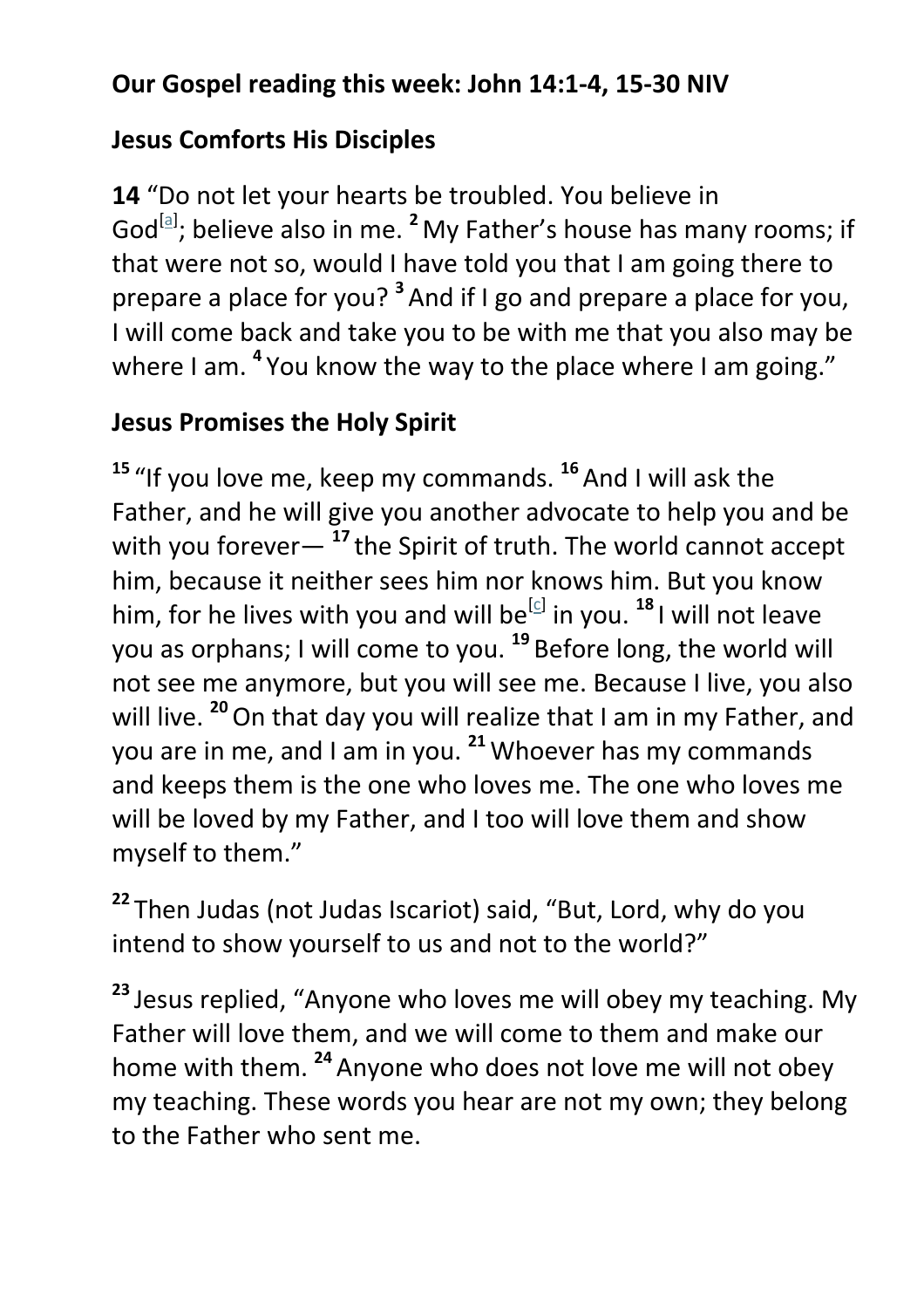**<sup>25</sup>** "All this I have spoken while still with you. **<sup>26</sup>** But the Advocate, the Holy Spirit, whom the Father will send in my name, will teach you all things and will remind you of everything I have said to you. **<sup>27</sup>** Peace I leave with you; my peace I give you. I do not give to you as the world gives. Do not let your hearts be troubled and do not be afraid.

**<sup>28</sup>** "You heard me say, 'I am going away and I am coming back to you.' If you loved me, you would be glad that I am going to the Father, for the Father is greater than I. **<sup>29</sup>** I have told you now before it happens, so that when it does happen you will believe. **<sup>30</sup>** I will not say much more to you, for the prince of this world is coming. He has no hold over me, **<sup>31</sup>** but he comes so that the world may learn that I love the Father and do exactly what my Father has commanded me. " Come now; let us leave.

### **Discussion in table groups**

**Questions -**

- **What things are you afraid of?**
- **What things help you overcome your fears?**
- **In the gospel reading what things do think were troubling the disciples making them feel afraid?**
- **Can you relate to the disciples' troubles & fears?**
- **How does the Holy Spirit help us today?**
- **How can we obey Jesus' teaching today?**

### **Feedback**

**Song – Be still for the Presence of the Lord** (Hymn no.53)